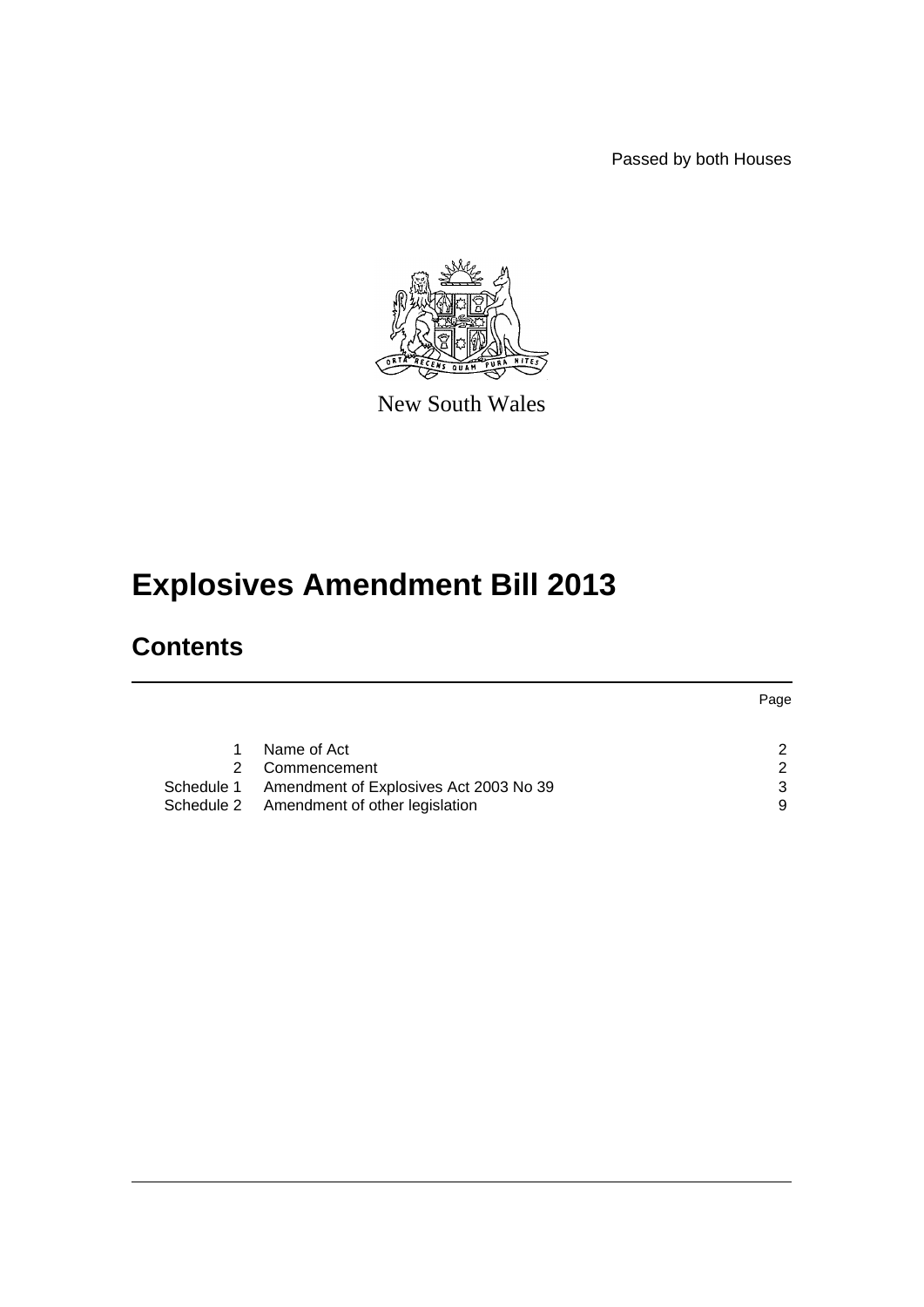*I certify that this public bill, which originated in the Legislative Assembly, has finally passed the Legislative Council and the Legislative Assembly of New South Wales.*

> *Clerk of the Legislative Assembly. Legislative Assembly, Sydney, , 2013*



New South Wales

# **Explosives Amendment Bill 2013**

Act No , 2013

An Act to amend the *Explosives Act 2003* to implement certain recommendations arising from a statutory review of the Act; to make further provision with respect to security clearances; to amend the *Law Enforcement (Powers and Responsibilities) Act 2002* with respect to the seizure of explosives, explosive precursors or dangerous goods used in the commission of offences; and for other purposes.

*I have examined this bill and find it to correspond in all respects with the bill as finally passed by both Houses.*

*Assistant Speaker of the Legislative Assembly.*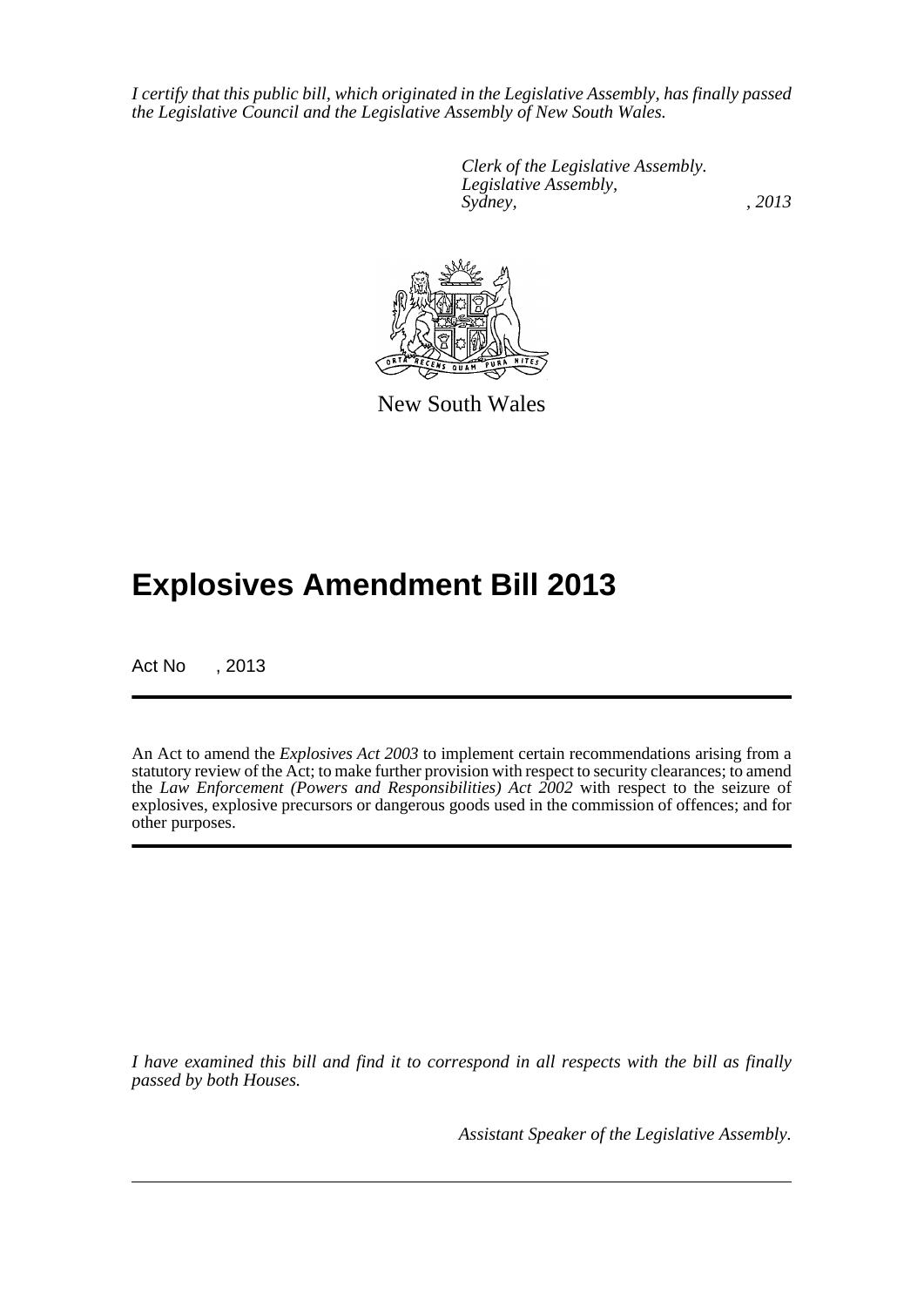# <span id="page-2-0"></span>**The Legislature of New South Wales enacts:**

# **1 Name of Act**

This Act is the *Explosives Amendment Act 2013*.

# <span id="page-2-1"></span>**2 Commencement**

This Act commences on the date of assent to this Act.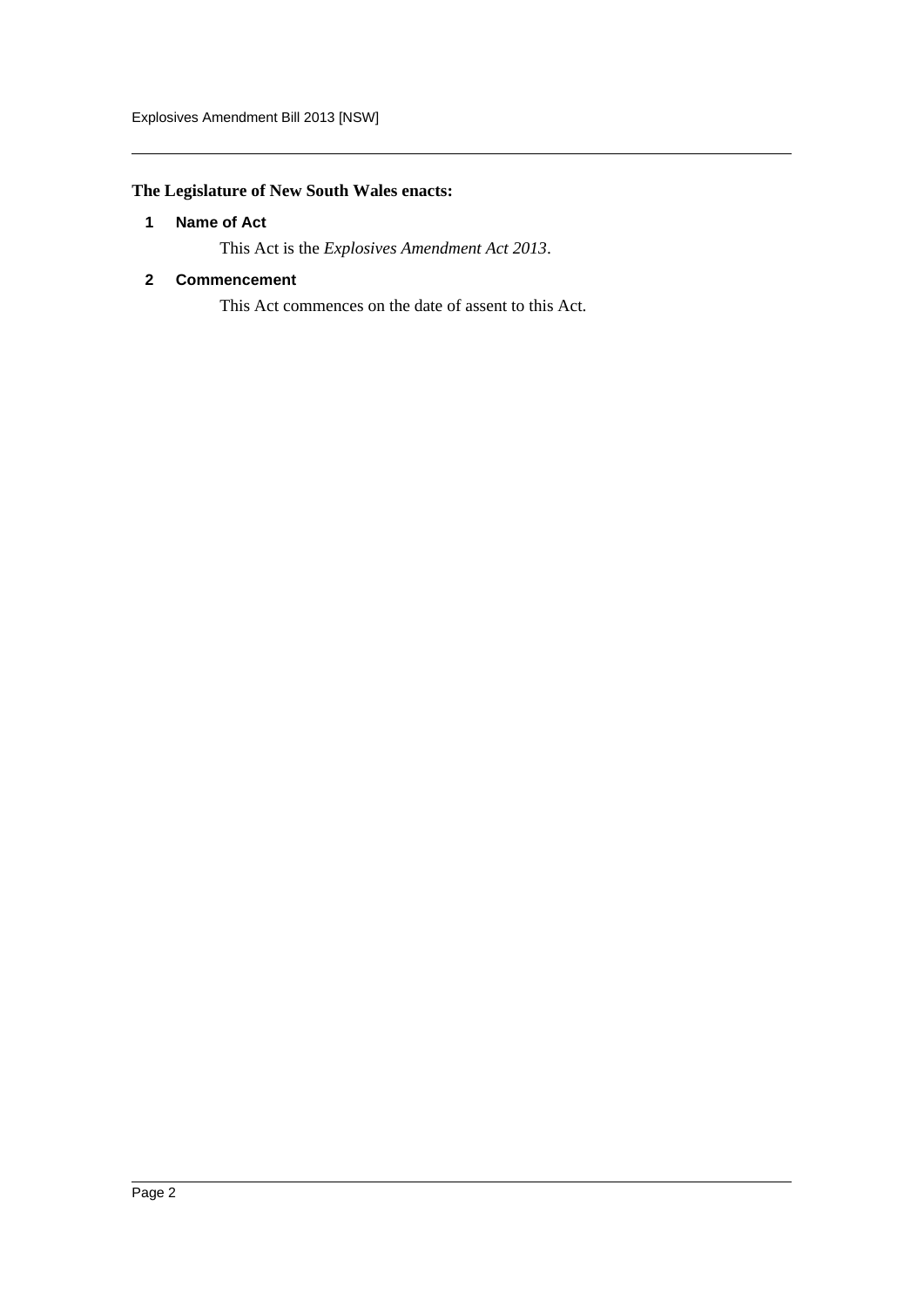# <span id="page-3-0"></span>**Schedule 1 Amendment of Explosives Act 2003 No 39**

# **[1] Section 3 Definitions**

Insert in alphabetical order in section 3 (1):

*responsible person* for a corporation means a person nominated in accordance with the regulations to be a responsible person for the corporation. *security clearance* means a security clearance granted under Part 3.

# **[2] Section 6A**

Insert after section 6:

# **6A Security clearance must be held in certain circumstances**

A natural person must not handle any explosive or explosive precursor if:

- (a) the regulations require the person to hold a security clearance that is in force when handling the explosive or explosive precursor, and
- (b) the person does not hold a security clearance to handle the explosive or explosive precursor concerned.

Maximum penalty: 250 penalty units.

#### **[3] Part 3, heading**

Insert "**and security clearances**" after "**licences**".

# **[4] Section 10A**

Insert after section 10:

#### **10A Security clearance a prerequisite to obtaining licence**

- (1) A natural person is not eligible for a licence unless the person has been granted a security clearance that is in force.
- (2) A corporation is not eligible for a licence unless there is at least one responsible person for that corporation who has been granted a security clearance that is in force.
- (3) The regulations may provide that subsections (1) and (2) do not apply to or in respect of a specified class or type of licence.

#### **[5] Section 11 Grant of licences and security clearances**

Insert "and security clearances" after "Licences" in section 11 (1).

# **[6] Section 11 (2)**

Insert "and security clearances" after "licences".

#### **[7] Section 13 Commissioner of Police to report on licences and security clearances**

Omit section 13 (1). Insert instead:

- (1) The regulatory authority may request the Commissioner of Police to furnish the regulatory authority with a report in respect of any one or more of the following matters relating to an applicant for the grant or renewal of a licence or security clearance or the holder of a licence or security clearance:
	- (a) whether the applicant or holder has been found guilty or convicted of an offence (whether in New South Wales or elsewhere) and any available information concerning any such conviction that the Commissioner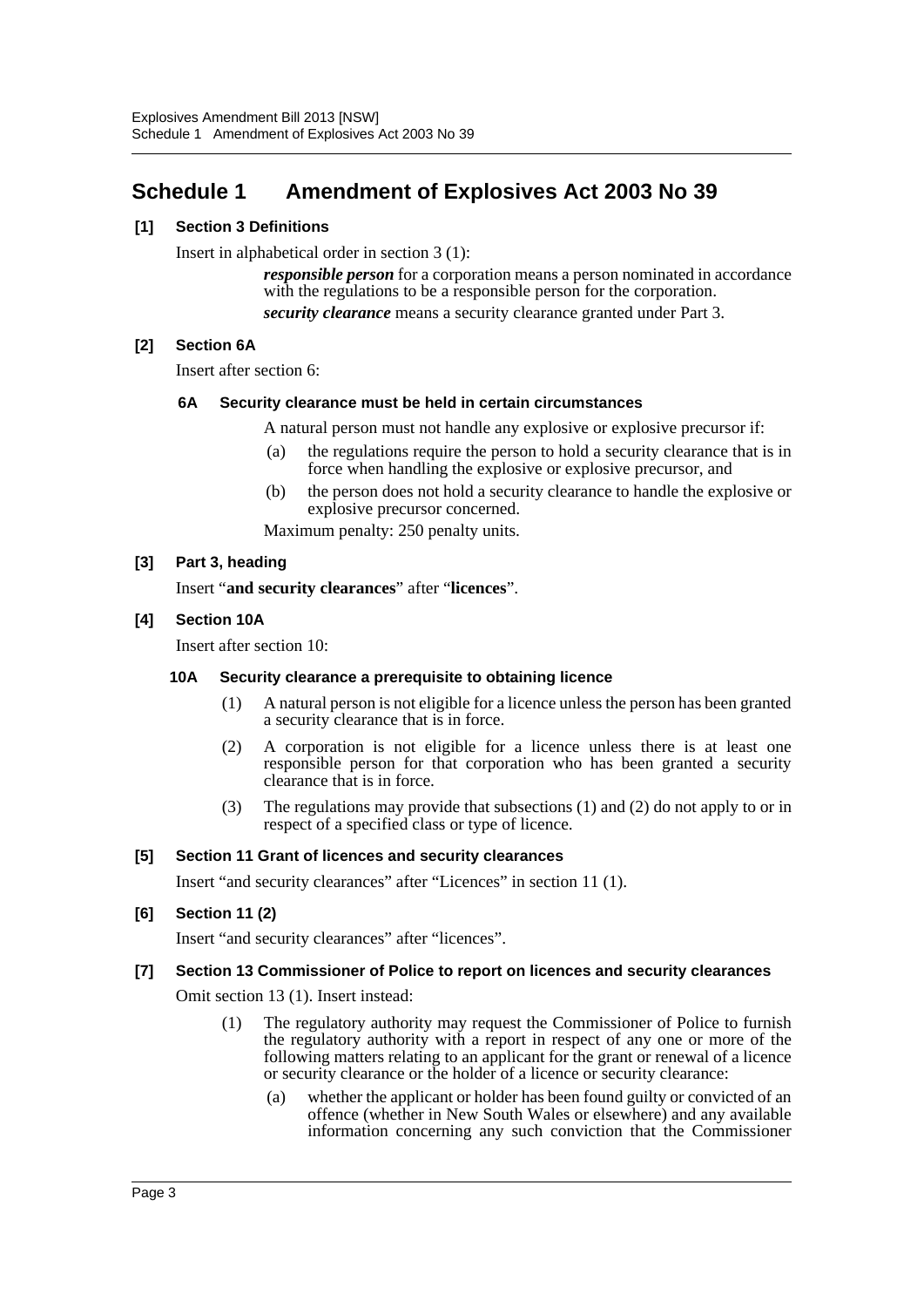considers to be relevant to the application or continued holding of the licence or security clearance,

- (b) whether the applicant or holder is the subject of a firearms prohibition order within the meaning of the *Firearms Act 1996*,
- (c) whether the applicant or holder is a fit and proper person to hold, or continue to hold, the licence or security clearance,
- (d) whether the applicant or holder has a history of violence or threats of violence, with *violence* including behaviour referred to in section 13 of the *Crimes (Domestic and Personal Violence) Act 2007* (Stalking or intimidation with intent to cause fear of physical or mental harm),
- (e) whether there is an apprehended violence order under the *Crimes (Domestic and Personal Violence) Act 2007* in force with respect to the applicant or holder,
- (f) any available information with respect to the participation of the applicant or holder in any criminal activity,
- (g) whether the Commissioner considers that it is contrary to the public interest for the applicant or holder to hold, or continue to hold, the licence or security clearance,
- (h) such other matters as the regulatory authority may specify in the request.

# **[8] Section 13 (5) and (6)**

Insert after section 13 (4):

- (5) The Commissioner of Police may identify any information included in a report under this section as information that could disclose the existence or content of a criminal or security intelligence report or other confidential criminal information.
- (6) The regulatory authority is not, under this or any other Act or law, required to give any reasons for not granting a licence or security clearance to (or for suspending or cancelling a licence or security clearance of) a person on the basis of a report made by the Commissioner about the person under this section if the giving of those reasons would disclose any criminal or security intelligence report or other confidential criminal information as referred to in subsection  $(5)$ .

# **[9] Section 14 Conditions of licences and security clearances**

Insert "and security clearances" after "Licences" in section 14 (1).

**[10] Section 14 (2) and (3)**

Insert "or security clearance" after "licence" wherever occurring.

**[11] Section 14 (4)**

Insert "to which a licence is subject" after "A condition".

# **[12] Section 15 Offence to contravene conditions of licence or security clearance**

Insert "or security clearance" after "licence" wherever occurring.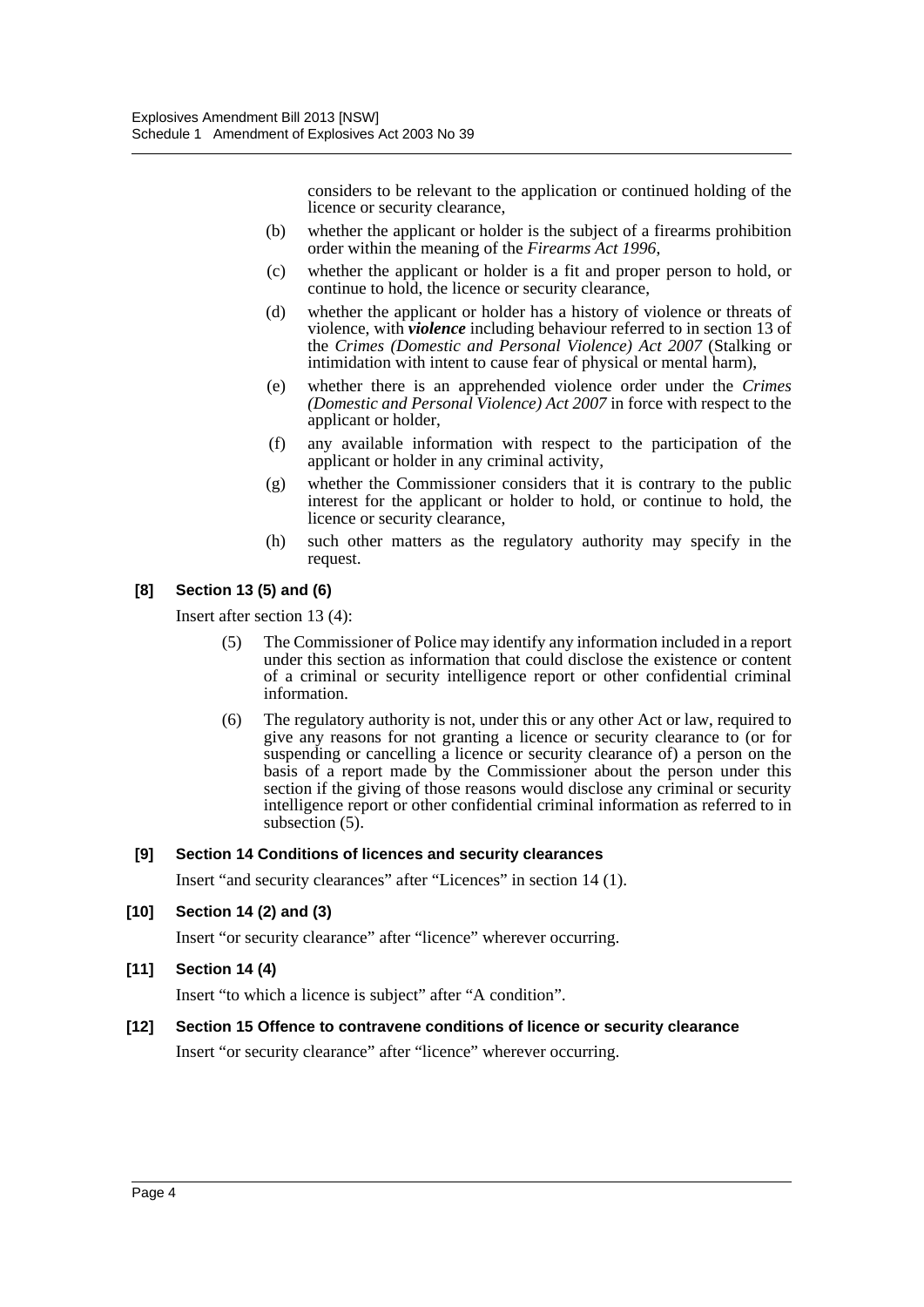#### **[13] Section 16 Duration of licences and security clearances**

Insert after section 16 (2):

- (3) A security clearance remains in force (unless sooner cancelled) for the period of 5 years after it is granted.
- (4) If a licence is issued to a person during the term of a security clearance, the security clearance is taken to continue in force while the licence is in force, unless the security clearance is sooner cancelled.
- (5) A security clearance is not in force during any period it is suspended.

#### **[14] Section 17 Fees for licences and security clearances**

Insert "and security clearances" after "licences" in section 17 (1).

#### **[15] Section 18 Offences relating to licences and security clearances**

Insert "or security clearance" after "licence" wherever occurring.

#### **[16] Section 20**

Omit the section. Insert instead:

#### **20 Suspension of licences and security clearances**

- (1) The regulatory authority may suspend a licence or security clearance:
	- (a) if the holder of the licence or security clearance:
		- (i) is proceeded against for an offence against this Act or the regulations, or
		- (ii) is not complying with any lawful requirement imposed by or under this Act, or
	- (b) for any other reason prescribed by the regulations.
- (2) The regulatory authority may suspend a licence or security clearance under subsection (1) (a) until the relevant proceeding has been disposed of or requirement complied with.

#### **[17] Section 21**

Omit the section. Insert instead:

#### **21 Cancellation of licences and security clearances**

The regulatory authority may cancel a licence or security clearance:

- (a) if the holder of the licence or security clearance:
	- (i) is convicted of or found guilty of an offence against this Act or the regulations or a provision of a corresponding Act or regulation of the Commonwealth or of another State or Territory relating to explosives, or
	- (ii) breaches a condition of the licence or security clearance, or
	- (iii) surrenders the licence or security clearance to the regulatory authority, or
	- (iv) supplied information which was (to the holder's knowledge) false or misleading in a material particular in, or in connection with, the application for the licence or security clearance, or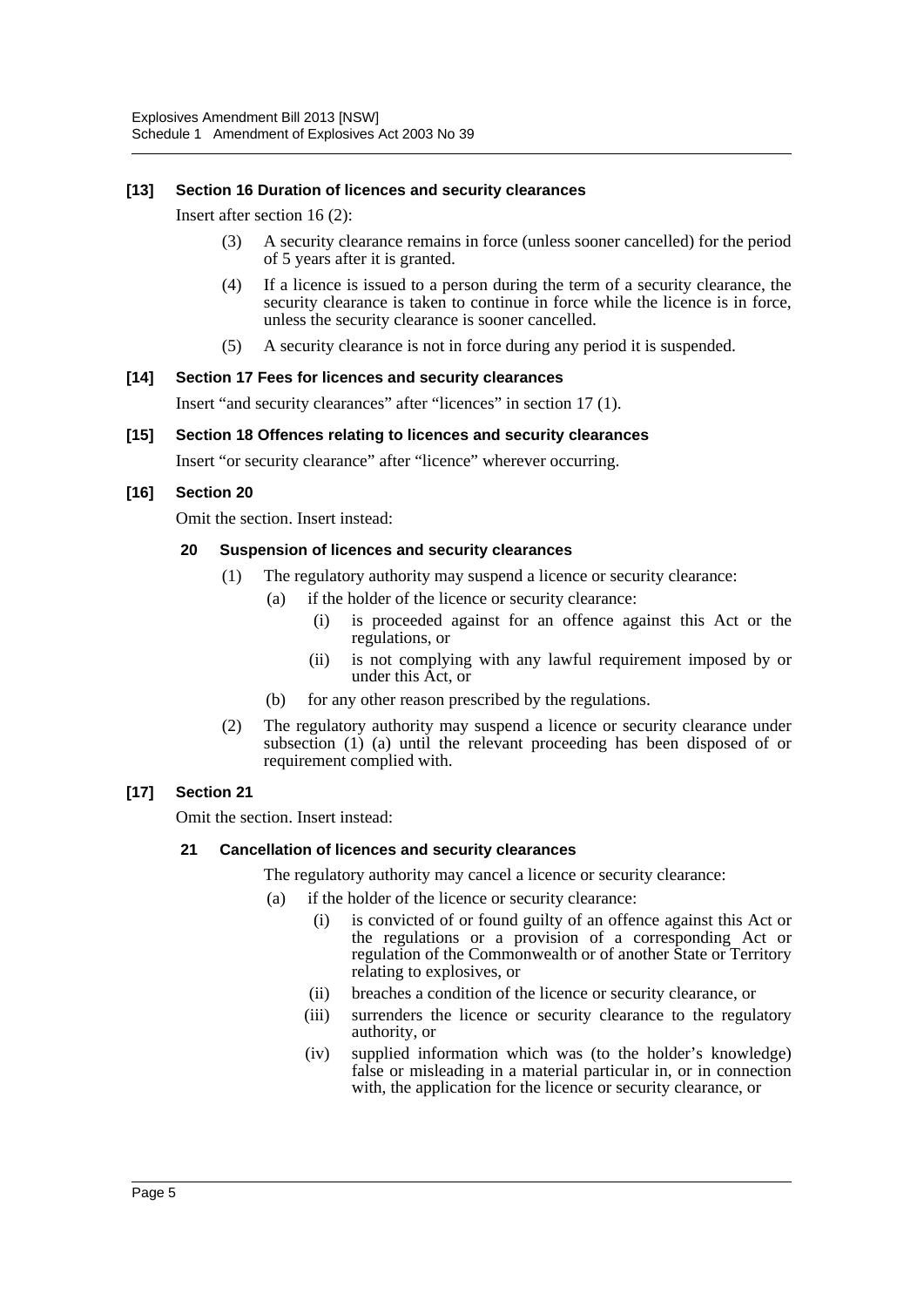- (b) if the regulatory authority is of the opinion that the holder is no longer a fit and proper person to hold, or to continue to hold, the licence or security clearance, or
- (c) for any other reason prescribed by the regulations.

#### **[18] Section 22 Special provision—suspension or cancellation of licences and security clearances where suspicions of violence**

Insert "or security clearance" after "licence" wherever occurring in section  $22 \left( 1 \right)$ –(4).

#### **[19] Section 22 (6)**

Omit the subsection. Insert instead:

This section does not limit any powers of the regulatory authority under section 20 or 21 with respect to a licence or security clearance.

#### **[20] Section 23 Suspended and cancelled licences and security clearances**

Insert "or security clearance" after "licence" wherever occurring.

#### **[21] Section 24 Review of decisions by Administrative Decisions Tribunal**

Insert "or security clearance" after "licence" wherever occurring in section  $24$  (1), (2), (7) and (9).

#### **[22] Section 24 (5)**

Omit the subsection.

#### **[23] Section 24A**

Insert after section 24:

#### **24A Disclosure of criminal intelligence information**

- (1) If an application for a licence or security clearance was refused or a licence or security clearance was suspended or cancelled by the regulatory authority on the ground of a report made by the Commissioner of Police under section 13:
	- (a) the Commissioner (as well as the regulatory authority) is to be a party to any proceedings in the Administrative Decisions Tribunal for a review of the decision of the regulatory authority, and
	- (b) the Tribunal is to be provided with a copy of the report of the Commissioner, and
	- (c) the Tribunal is not prevented from determining whether the regulatory authority made the correct and preferable decision regarding the application or the licence or security clearance concerned merely because of the report.
- (2) In determining an application for a review of any decision to refuse to grant a licence or security clearance or to suspend or cancel a licence or security clearance that was made on the ground of a report under section 13 made by the Commissioner of Police, the Administrative Decisions Tribunal:
	- (a) is to ensure that it does not, in the reasons for its decision or otherwise, disclose the existence or content of any information identified in the Commissioner's report under section  $13(5)$  as being from a criminal or security intelligence report or other confidential criminal information without the approval of the Commissioner, and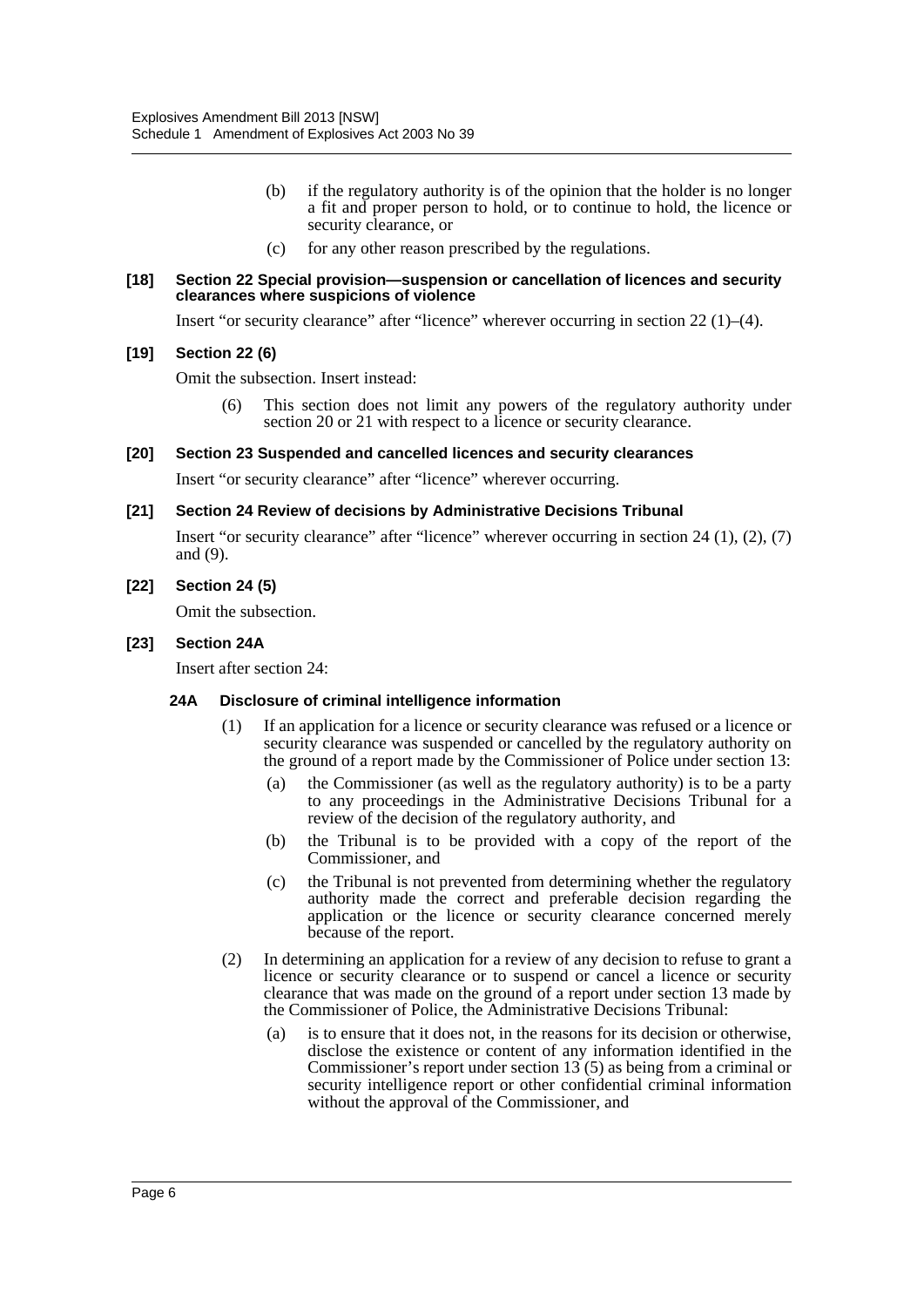(b) in order to prevent the disclosure of any such report or other criminal information, is to receive evidence and hear argument in the absence of the public, the applicant for review, the applicant's representative and any other interested party, unless the Commissioner approves otherwise.

**Note.** Section 13 (6) of this Act provides that the regulatory authority and the Commissioner are not, under this or any other Act or law, required to give any reasons in connection with the refusal to grant a licence or security clearance or the suspension or cancellation of a licence or security clearance on the ground of a report under section 13 if the giving of those reasons would disclose the existence or content of any criminal or security intelligence report or other confidential criminal information referred to in section 13 (5). Accordingly, Part 2 of Chapter 5 of the *Administrative Decisions Tribunal Act 1997* does not apply to any decision to refuse to grant a licence or security clearance based on such information to the extent that it would require disclosure of the existence or content of any criminal or security intelligence report or other confidential criminal information.

- (3) If the Tribunal considers that information identified in the Commissioner's determination as being from a criminal or security intelligence report or other confidential criminal information referred to in section 13 (5) has not been properly identified as such, the Tribunal must ask the Commissioner whether the Commissioner wishes to withdraw the information from consideration by the Tribunal in its determination of an application.
- (4) Information that is withdrawn by the Commissioner must not be:
	- (a) disclosed to any person, or
	- (b) taken into consideration by the Tribunal in determining an application.

#### **[24] Section 27 Extension of certain provisions of Work Health and Safety Act 2011 relating to inspectors and enforcement of this Act**

Omit "Part 9" from section 27 (1). Insert instead "Section 155 and Part 9".

#### **[25] Section 27, note**

Insert at the end of section 27:

**Note.** Police officers have powers to search for, seize and detain anything in the possession of a person that the police officer has reasonable grounds to believe has been used in or in connection with an offence under Part 2 of this Act—see Division 1 of Part 4 of the *Law Enforcement (Powers and Responsibilities) Act 2002*. Section 211 of that Act provides for the return or forfeiture and disposal of seized things.

#### **[26] Section 35 Disclosure of information**

Insert "or to any other person or body prescribed, or of a class prescribed, by the regulations" after "explosives" in section  $3\overline{5}$  (2).

#### **[27] Section 35 (4)**

Insert after section 35 (3):

(4) The regulatory authority may (subject to any conditions or limitations prescribed by the regulations) communicate any information which comes to its knowledge in the exercise of its functions under this Act with respect to licences and security clearances and the holders of licences and security clearances to any person or body prescribed, or of a class prescribed, by the regulations.

#### **[28] Section 36 Regulations**

Omit section 36 (2A).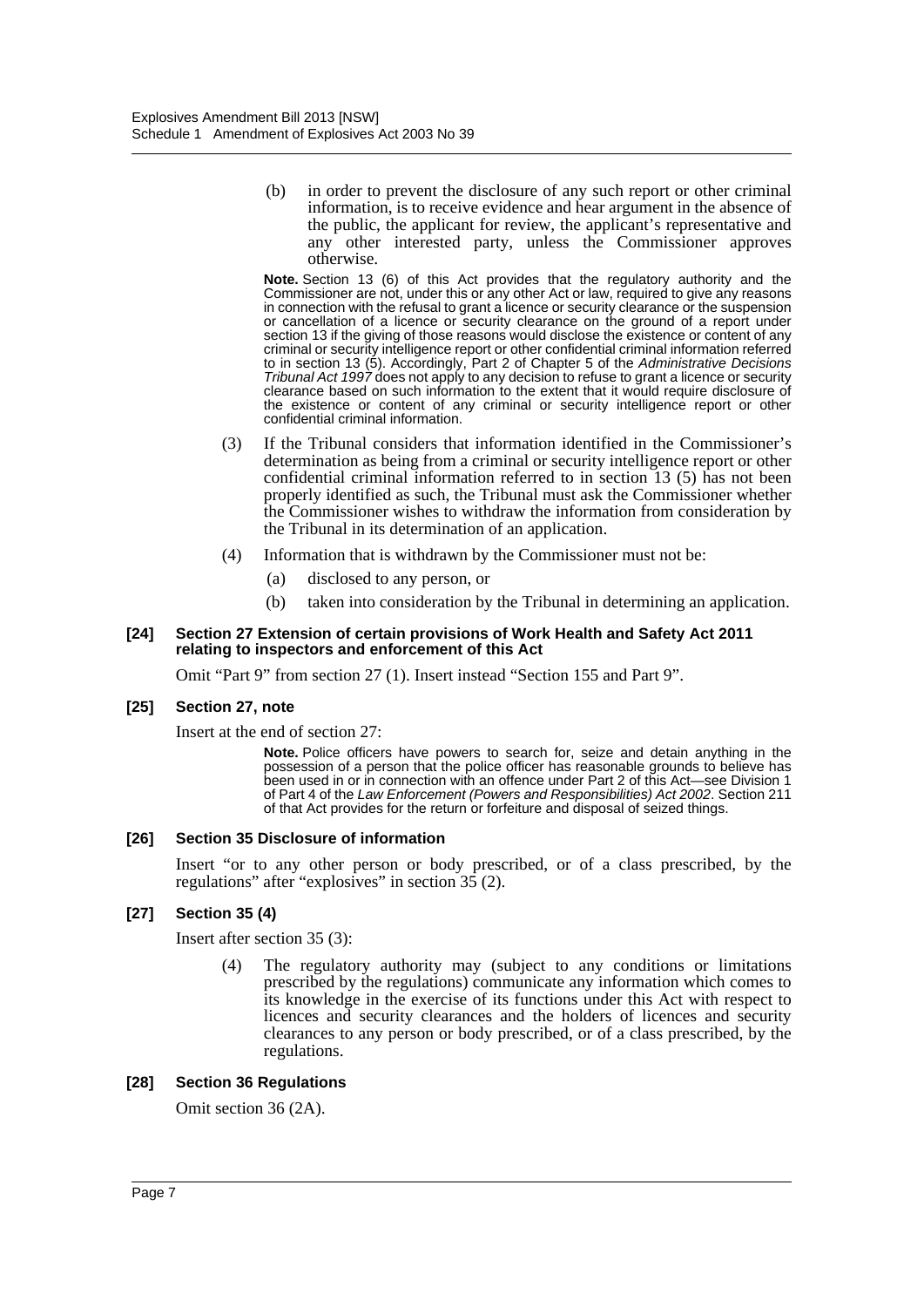#### **[29] Section 38 Review of Act**

Omit "to this Act" from section 38 (2).

Insert instead "to the *Explosives Amendment Act 2013*".

# **[30] Schedule 1 Savings, transitional and other provisions**

Omit clause 1 (1). Insert instead:

(1) The regulations may contain provisions of a savings or transitional nature consequent on the enactment of this Act or any Act that amends this Act.

# **[31] Schedule 1, Part 4**

Insert after clause 7:

# **Part 4 Provisions consequent on enactment of Explosives Amendment Act 2013**

# **8 Definition**

In this Part: *amending Act* means the *Explosives Amendment Act 2013*.

#### **9 Reports by Commissioner**

Section 13 (as amended by the amending Act) and section 24A extend to a report made after the commencement of the amending Act that was requested before that commencement.

#### **10 Reviews by Administrative Decisions Tribunal**

Subject to the regulations, a review under section 24 that was pending immediately before the omission of section 24 (5) by the amending Act is to continue to be dealt with as if that subsection were still in force.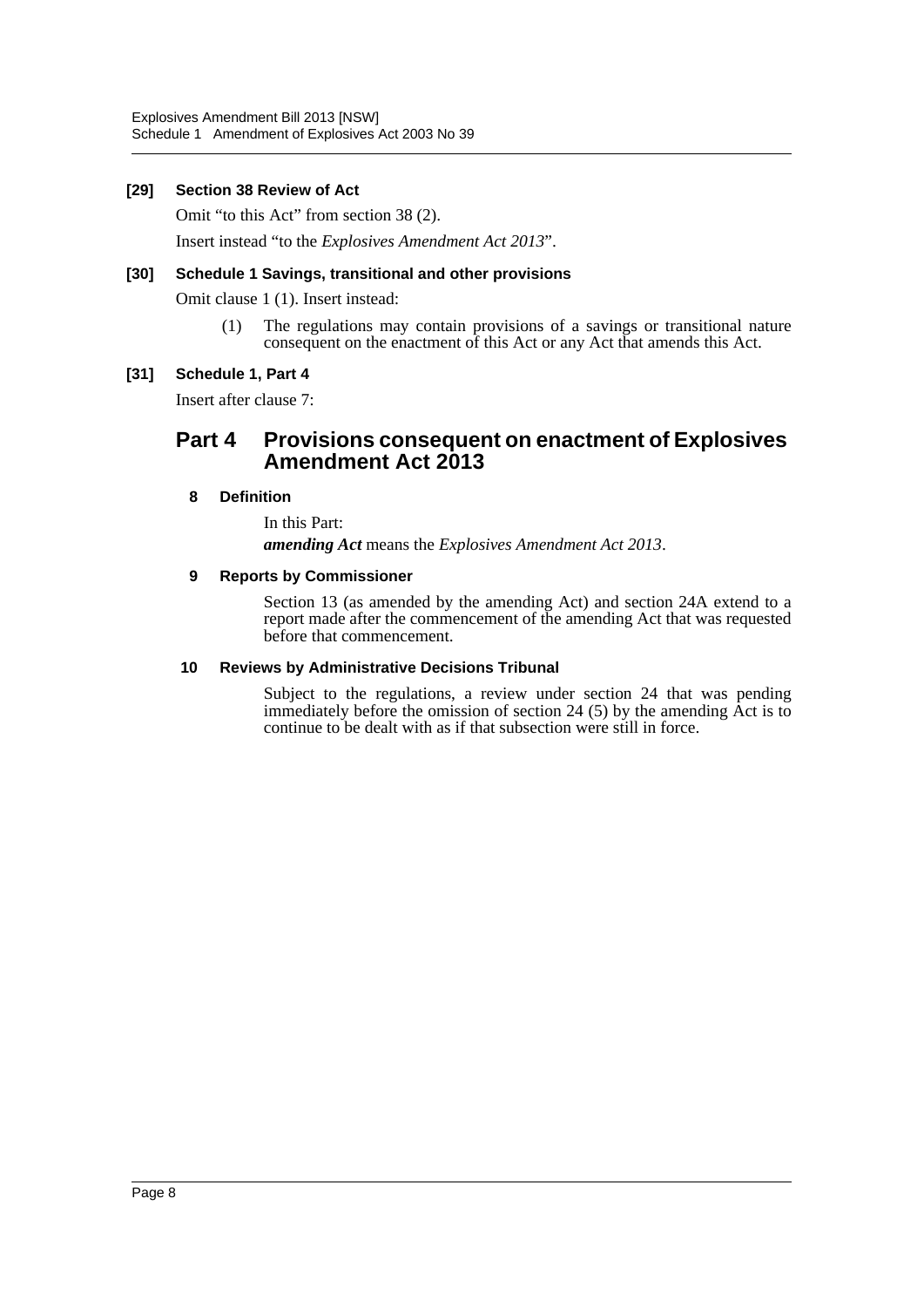# <span id="page-9-0"></span>**Schedule 2 Amendment of other legislation**

# **2.1 Explosives Regulation 2013**

# **[1] Clause 3 Definitions**

Omit the definition of *responsible person* from clause 3 (1).

# **[2] Clause 9**

Omit the clause. Insert instead:

# **9 Security clearance required to handle explosives or explosive precursors**

Except as provided by clause 10, a natural person is required to hold a security clearance that is in force to handle any explosive or explosive precursor.

# **[3] Clause 13 Duration of security clearance**

Omit the clause.

# **[4] Clause 34**

Omit the clause. Insert instead:

#### **34 Security clearance not a prerequisite to obtaining a fireworks (single use) licence**

For the purposes of section 10A (3) of the Act, a security clearance is not required in relation to a fireworks (single use) licence.

# **[5] Schedule 2 Penalty notice offences**

Insert in appropriate order in Columns 1 and 2 under the heading "**Offences under the Act**":

Section  $6A$  \$2,000

# **[6] Schedule 2**

Omit the matter relating to clause 9 in Columns 1 and 2 under the heading "**Offences under this Regulation**".

# **2.2 Law Enforcement (Powers and Responsibilities) Act 2002 No 103**

# **[1] Section 20 Relevant offences**

Insert after section 20 (c):

(d) an offence against a provision of Part 2 of the *Explosives Act 2003*.